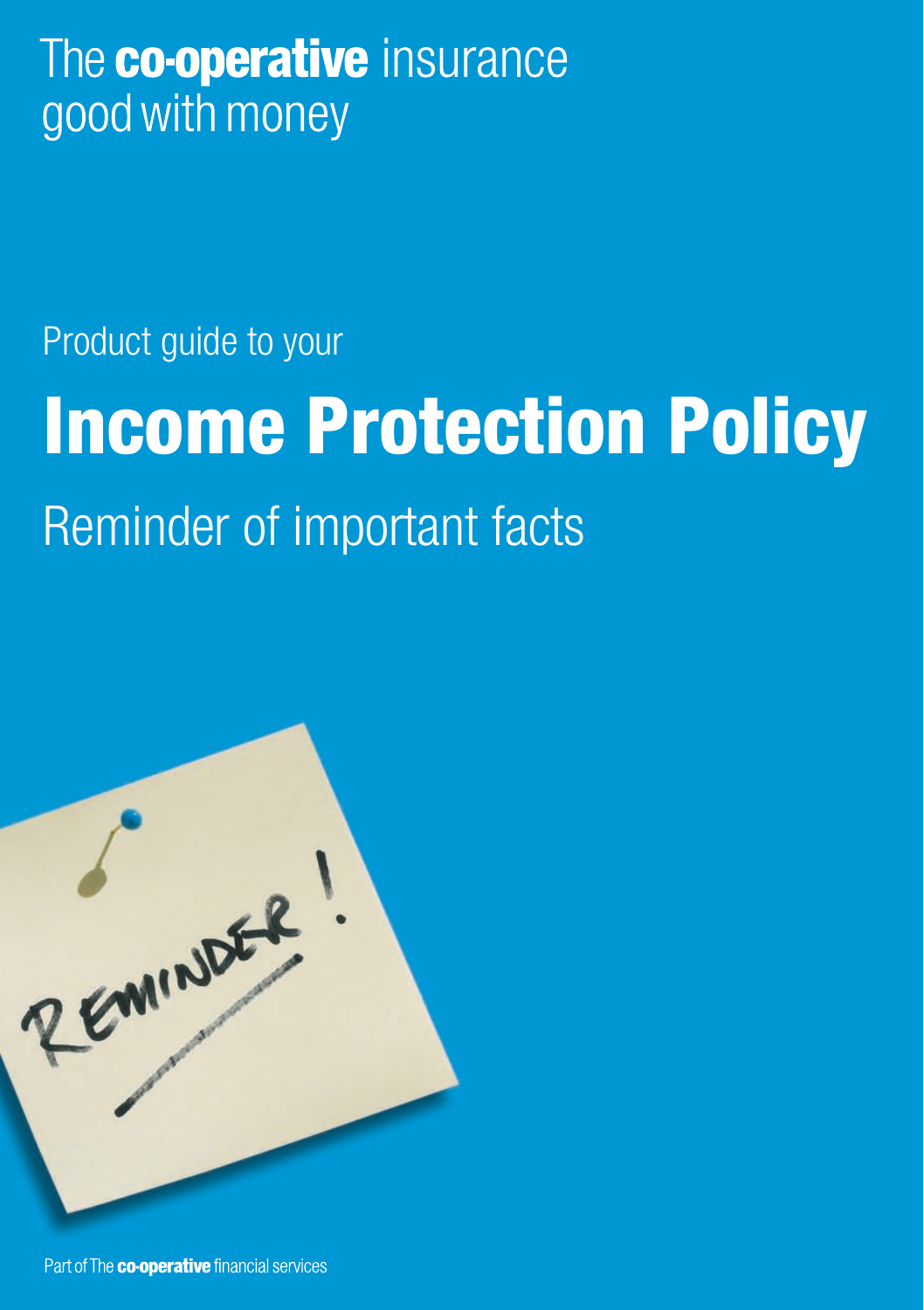#### What is an Income Protection policy?

The Income Protection policies, Earnings and Expenditure Plan products, provide a regular income if you are unable to work because of illness or injury and suffer a loss of earnings. There is a deferred period before the benefits are payable  $-4$ , 8, 13, 26 and 52 weeks.

#### Personal details you provide

The medical and personal information you gave us when you applied for your policy forms the basis of your cover. If any of this information is incorrect or missing then your policy may be invalidated, or your benefits reduced.

If you believe this may be the case then you should contact our Customer Services team immediately on 0845 601 8242.

#### Making a claim

Please contact us for a claim form if you wish to make a claim under this policy. We will require medical confirmation of your illness and occupational information. You need to forward the completed claim form within 90 days following the end of the deferred period shown in your policy document.

#### Benefit payments

The benefit payments are paid tax-free as a monthly income until you are no longer prevented from returning to work by illness or injury OR you no longer suffer a loss of earnings as a result of your illness or injury OR the policy reaches the end of its term/cover termination age OR you die.

#### When your cover ends

Cover ceases at the end of the policy term OR when premiums stop being paid OR if you die.

If your personal or financial situation changes, and especially as you approach the end of your policy term, if you decide to cancel your policy before the end of the term, you should consider whether you have sufficient cover to meet your ongoing needs. You can contact our Customer Contact Centre to make an appointment with a Co-operative Financial Adviser if you wish to review your financial needs.

#### Important Policy Features

Your policy has no cash-in value.

There is no cash-in value on this policy and if you stop paying premiums then your cover will cease.

Your policy will not provide any benefits at the end of the term.

#### Premium Review

After the initial 12 month guarantee period for your premiums we will regularly review the premiums you pay for your income protection cover to ensure the amount you pay accurately reflects our latest costs for providing your cover.

#### Additional Information

This guide is intended to be a concise reminder of the main features of the product which you have purchased. We supplied a policy contract for the product to you when you made your purchase and you should refer to this and any policy endorsement which we may have sent you for full information. In the event of conflict between this guide and any policy, the policy will prevail.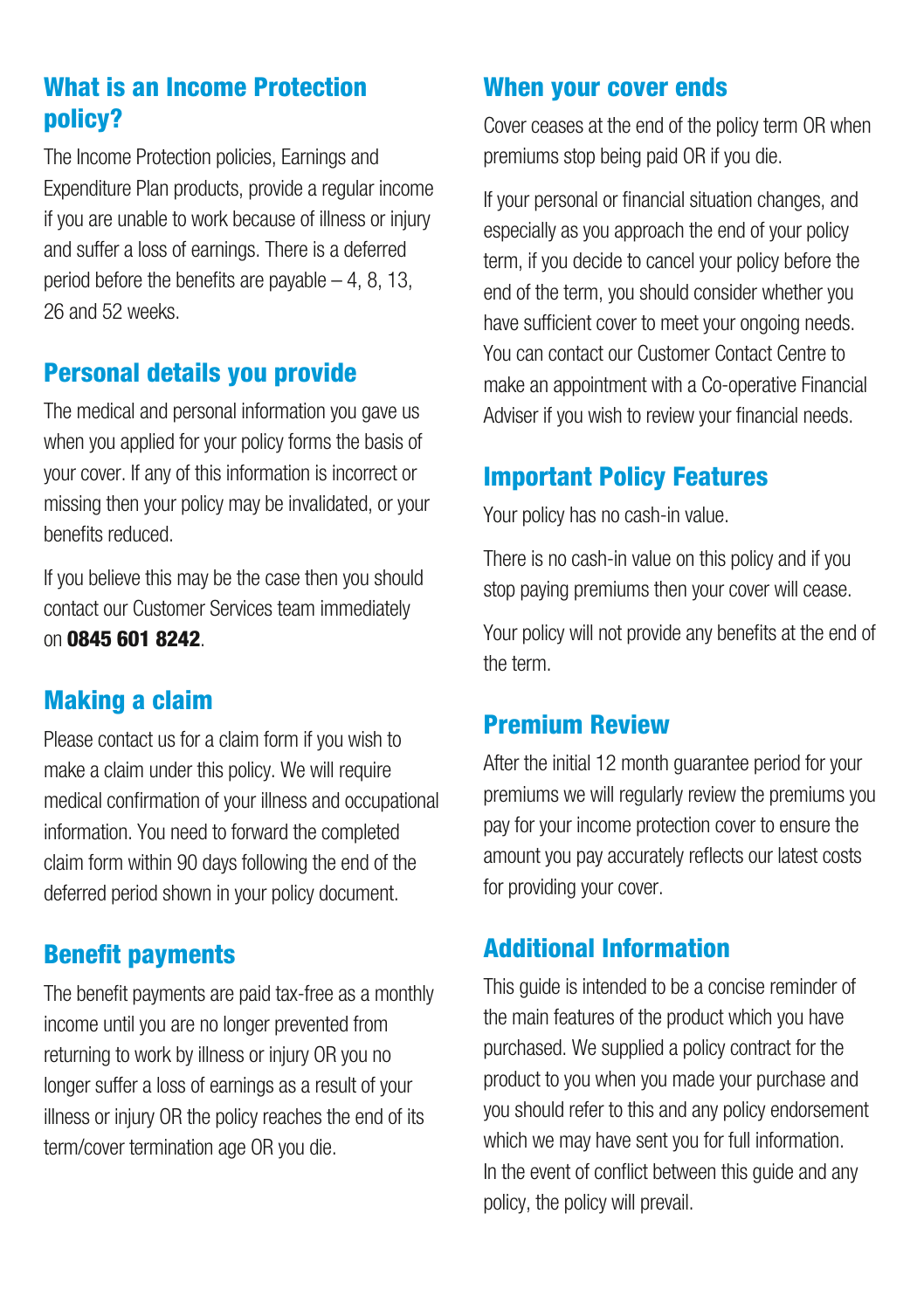#### If you need more information, contact our Customer Contact Centre 0845 6018242

Monday to Friday 8am to 8pm and Saturday 8am to 5pm.